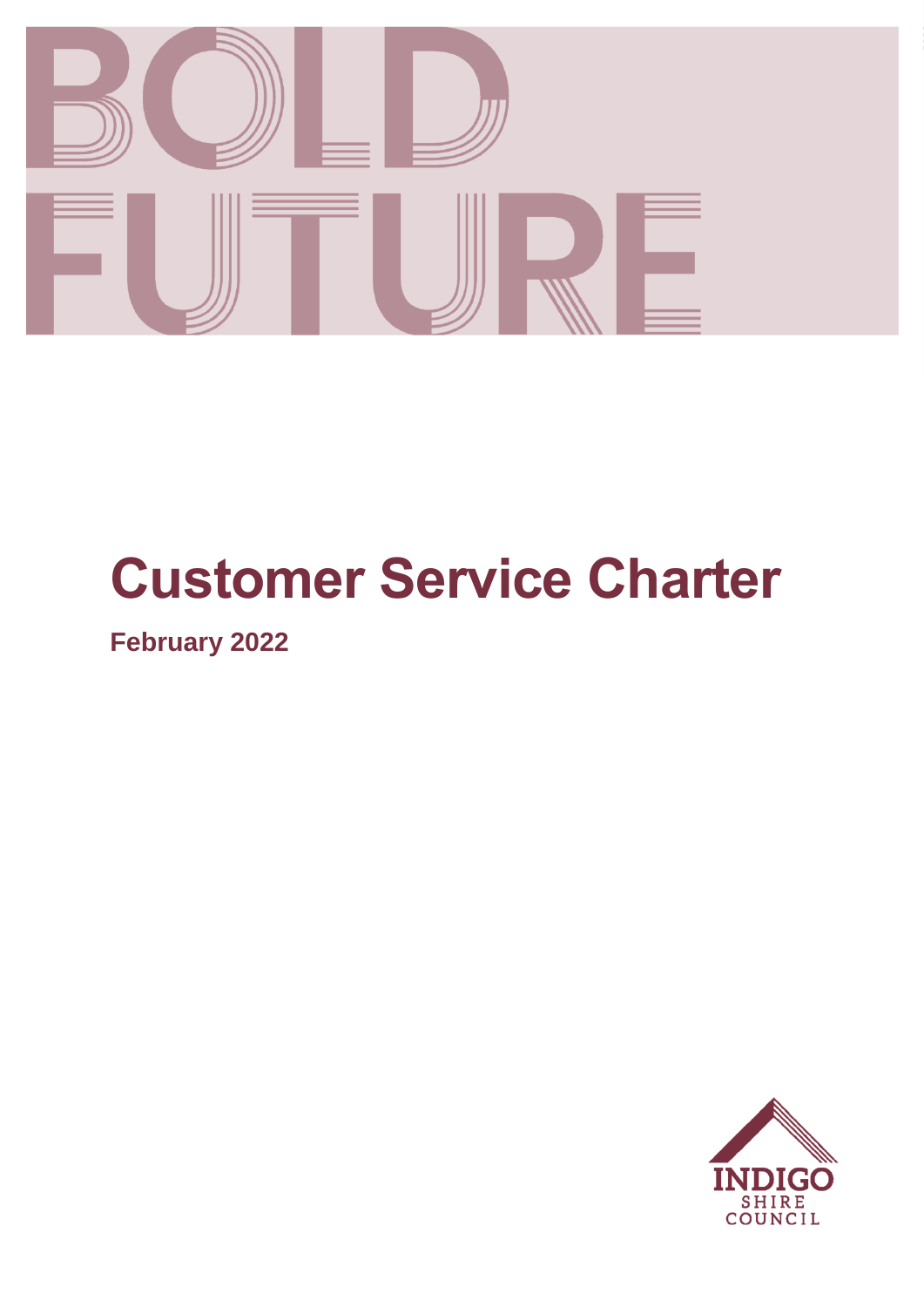# **Our Vision**

We will work with our communities to secure a healthy, sustainable and progressive future for all

# **Our Purpose**

We are a Council that helps our many communities grow and prosper sustainably and healthily. We will service and support them by being aligned with their unique needs and vibrant characteristics, while providing the central point that unites them as one, connected Shire.

We will lead the Shire in climate action, ensuring that policy-setting and decision-making are guided by the principles of sustainable development, which reduces our impact on the environment and improves our social and economic outcomes.

We will facilitate cultural diversity, connection and expression, beginning with a commitment to working closely with, and for, our indigenous partners and populations. As a heritage Shire, we will continue to preserve our rich and unique history and ensure that our stories continue to be told. We will look to the learnings and challenges of the past, using them to inform our decision-making for a bright and sustainable future for all.

# **Our Guiding Principles**

# **We champion sustainable action**

We lead our community in sustainable, through planning, policy-setting and development that balances environmental, economic and social impact. We have declared a climate emergency, and we undertake all our activities through this lens.

# **We are community centred**

We exist to service our communities and support them to achieve their vision. We are active listeners who purposefully and thoughtfully engage with all our diverse communities to deliver the infrastructure, services and facilities that will help the grow and prosper, as well as take care of the environment and each other.

#### **We are strategic and proactive**

We are responsive and adaptable, within a strong foundation of strategic planning and objective-setting, and proactive management and improvement of our region. We foster a culture of action and innovation, encouraging progressive ideas, collaborative approaches and new ways of working.

#### **We are responsible and accountable**

We act with integrity and intention, and we do what we say we will do. We plan with an innovation mindset, and act with prudent responsibility. We are strong financial managers,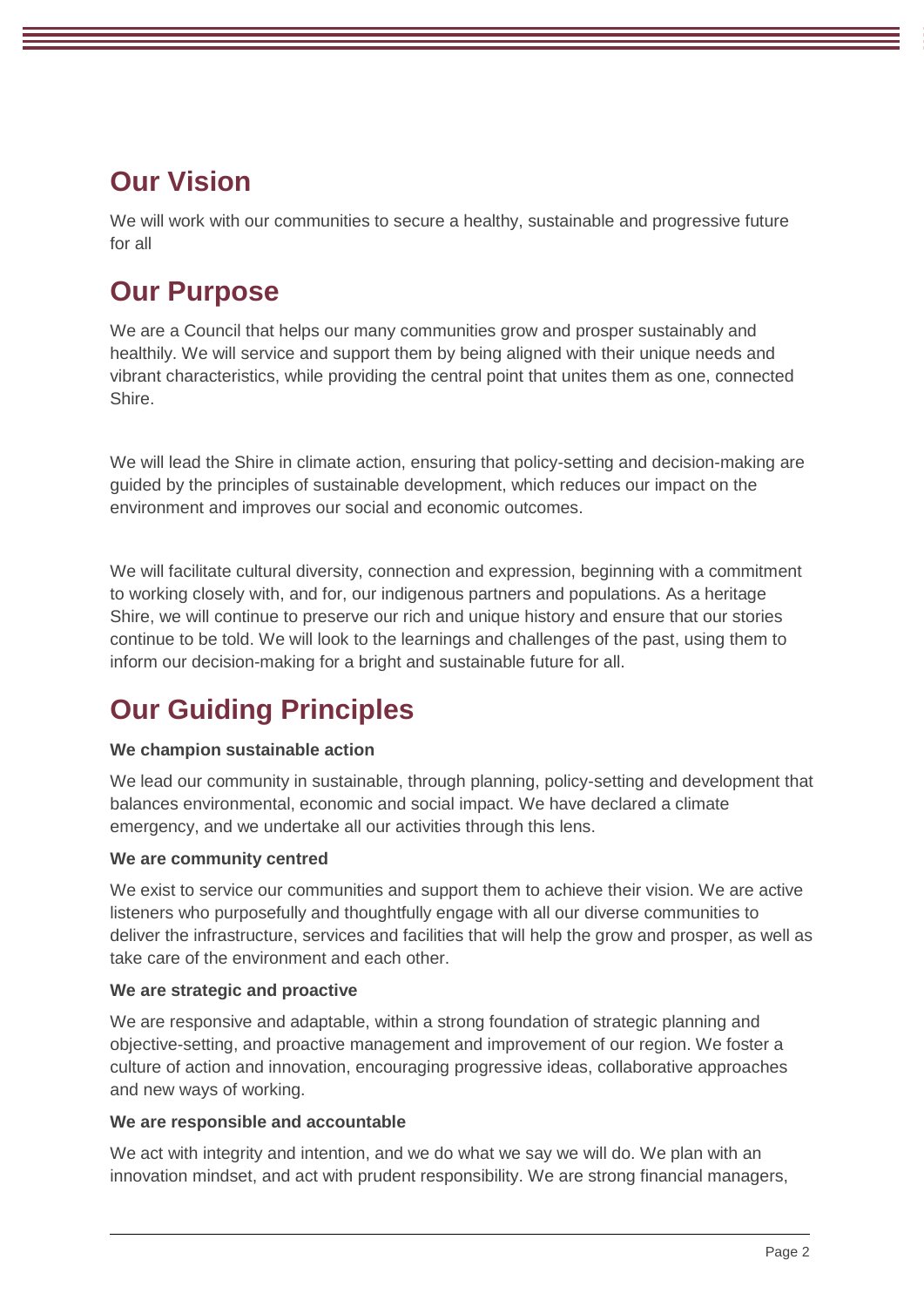using our budget to maintain, improve and enhance our region to the standards expected by our communities.

#### **We are future fit**

We use our past to inform our future. We consider how our actions will impact our region today, tomorrow and in years to come. We use out Council and Community Vision as the benchmark for all our activities - ensuring we are always striving towards our future state ambitions.

# **Our Commitment**

#### **Our Contact Standards**

We believe that outstanding customer service is:

- Interacting with our community in a positive and meaningful way
- Responding to customer requests in a positive and timely manner
- Respecting our customers' privacy and confidentiality
- Ensuring our communities wellbeing is a focus for all interactions

# **How to Contact Us**

#### **In person**

Our Customer Service Centres are located in:

- Beechworth 101 Ford Street
- Chiltern 40 Conness Street
- Rutherglen 153 High Street
- Yackandandah 34 High Street

#### **Over the phone**

Call free of charge 1300 365 003

**Via email**

info@indigoshire.vic.gov.au

#### **In writing**

PO Box 28, Beechworth VIC 3747

#### **Council's website**

www.indigoshire.vic.gov.au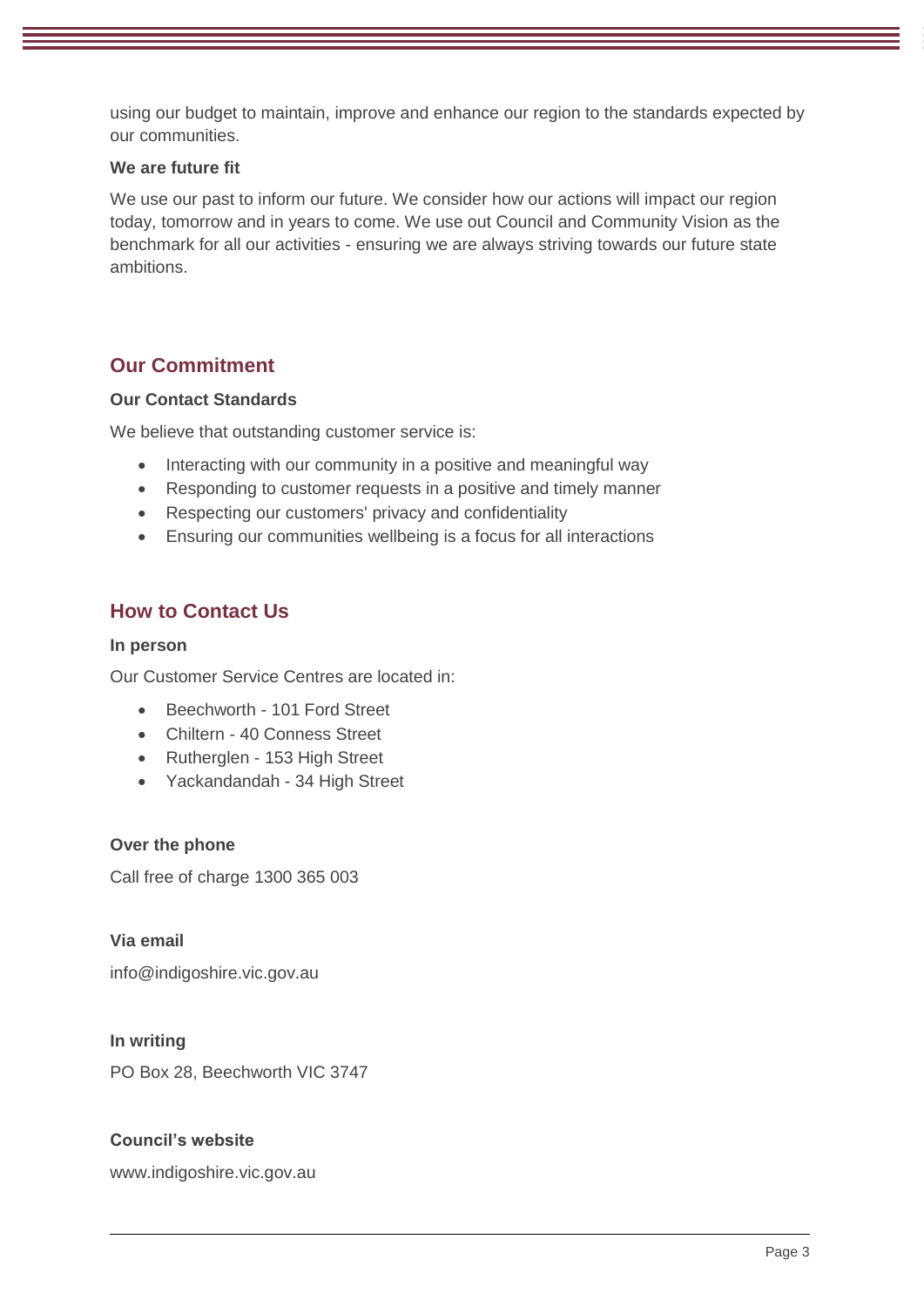# **Our Response Times**

Our officers will endeavour to follow up within the response times provided above, however depending on the magnitude of the request, a resolution may be longer than these timeframes.

# **What to expect from us**

#### **In person or over the phone**

We are committed to assisting you with your request as effectively as we can. If we cannot resolve you query immediately, we will put you in touch with a specialised officer by phone transfer or by taking a message. We will endeavour to contact you within two business days.

#### **Via email**

You will receive an automated reply to confirm the receipt of your email. This email is processed and delegated to a relevant officer. You should expect return contact within four business days.

#### **Our Website**

We continue to work towards ensuring our website is our primary source of information and main transaction portal for our customers who wish to access us online. Our website provides a portal for contact, allows access to Council documents, timely information, forms and reference material.

#### **In writing**

You can expect a response within ten business days if an email address or phone number is not provided. If a resolution is not possible, you will receive an acknowledgement that will indicate the anticipated time a solution can be expected and a direct contact for your queries.

#### **Council Facebook page**

You can find community updates and community interest stories along with a link to our website. To make a formal complaint, please call, email or lodge a form via our website.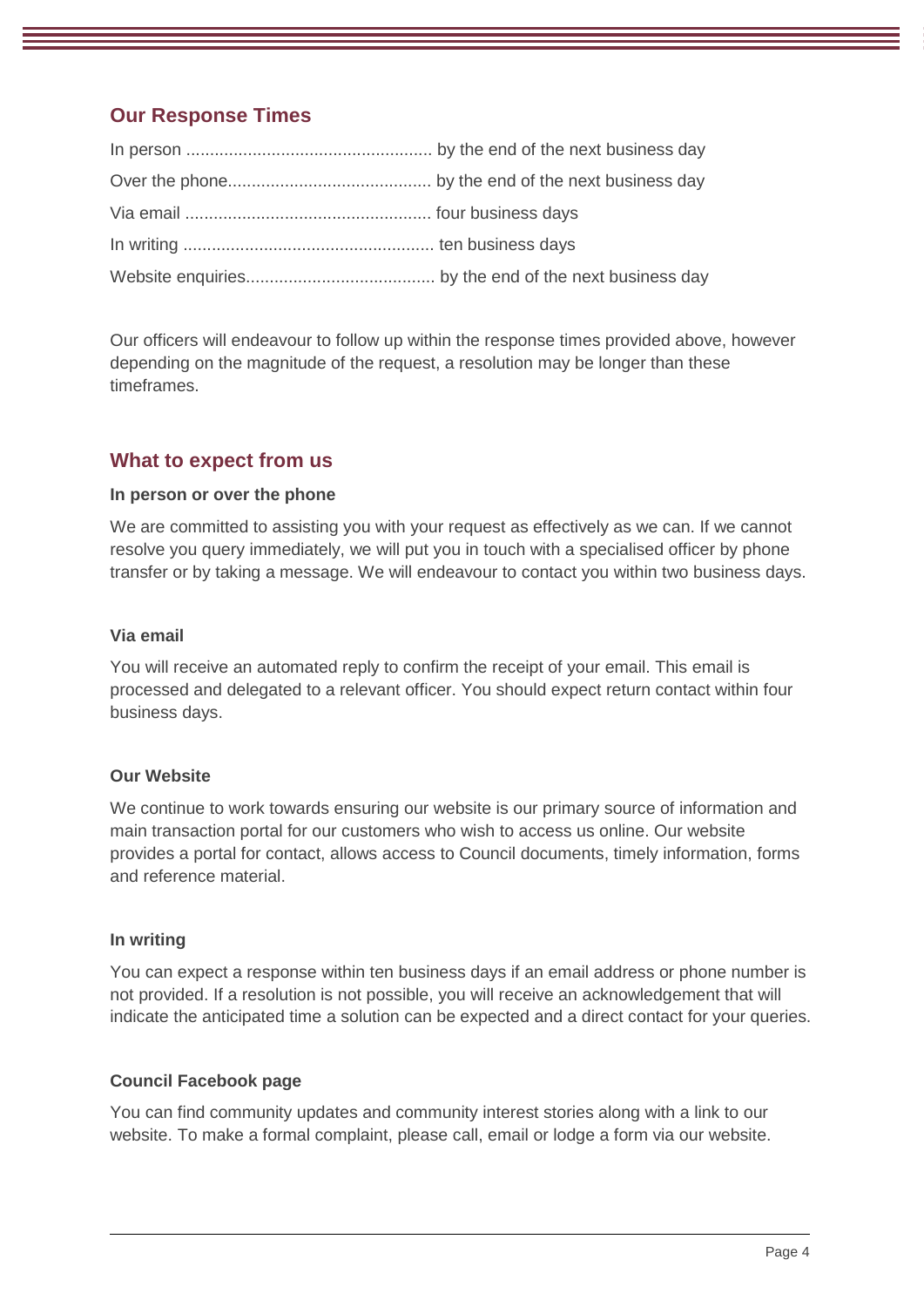# **We welcome your feedback**

At all times we encourage and welcome feedback on both the services we provide and the way they were delivered.

It is important to know where we are going right and where we could make an improvement. It is important Council remains connected to the community and continues to meet your needs.

# **How you can help us**

#### **Know your options**

For urgent requests we recommend calling our customer service phone line or dropping into a customer service centre. You can also contact Council using our website, via email and in writing. Please provide as much detail about your request as possible.

#### **Check our website**

More services and communications can be found on our website. Can't find what you need? Please let us know so we can continue to improve our website.

#### **Keep us up to date**

Your personal details are important so please let us know when you move or your contact details change.

#### **Provide feedback**

If you have had a positive or negative experience, please let us know to ensure we can continually improve our service.

#### **Respect our staff**

Indigo Shire Council has a zero-tolerance policy in relation to any abuse, harm, threats or aggressive behaviour directed at our staff as stated in indigo Shire Councils CEO directive: Dealing with Unreasonable Conduct and Vexatious Customers.

All complaints will be handled in accordance with the Indigo Shire Council Complaints Handling Policy 2021.

Our staff have the right to refuse service for customers exhibiting antisocial behaviour through any contact method.